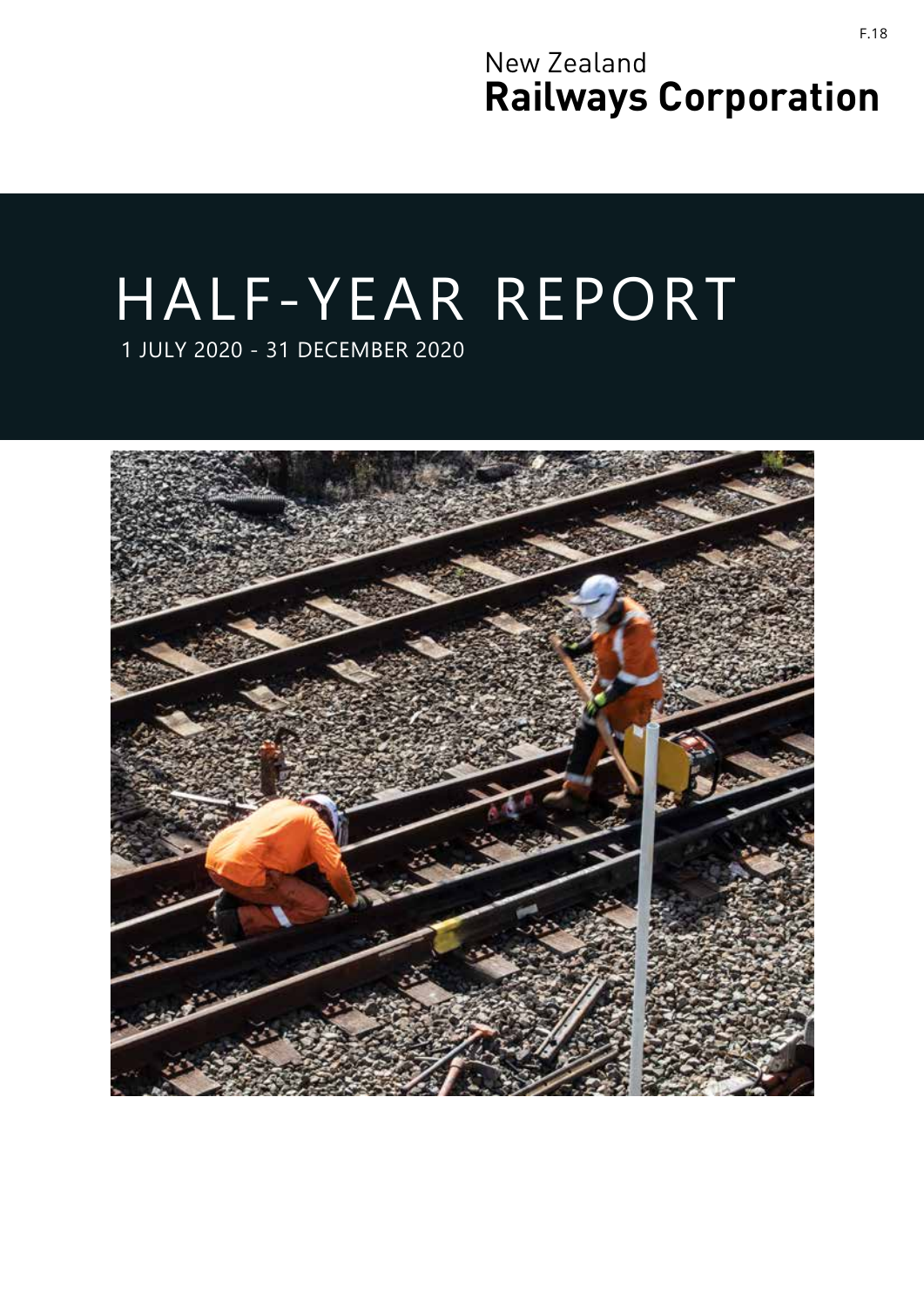# Contents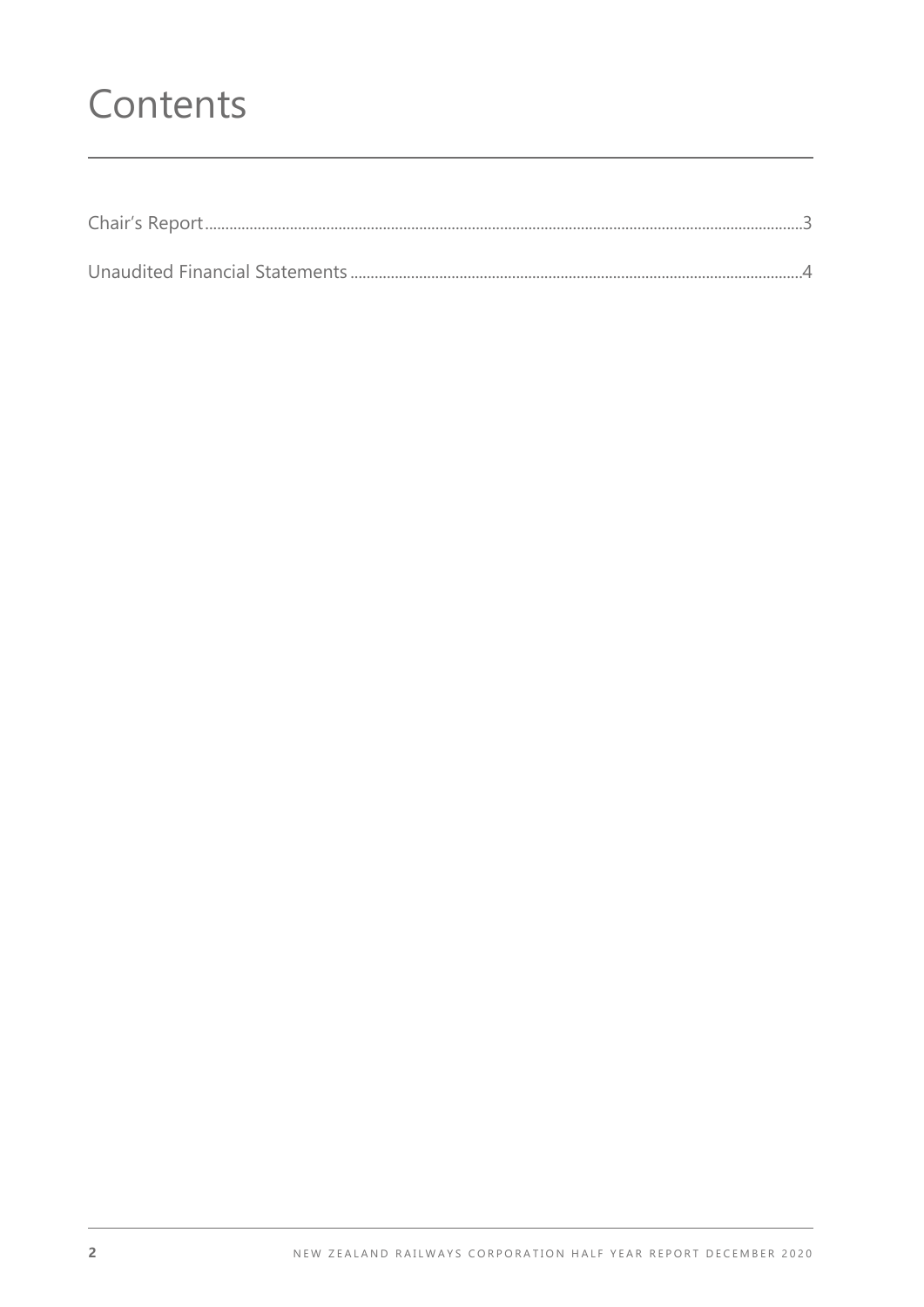# Chair's Report



I am pleased to present this half-yearly report for the New Zealand Railways Corporation ("**Corporation**") for the six months ended 31 December 2020.

In the six months ended 31 December 2020, the Corporation continued to support the creation of a sustainable rail business in New Zealand.

As set out in its Statement of Corporate Intent, the Corporation holds the rail estate on behalf of the Crown. It is not expected to derive any return from the land and is not expected to operate a rail business. It continues to lease the rail estate to KiwiRail Limited a wholly owned subsidiary of KiwiRail Holdings Limited ("**KiwiRail**") for nominal consideration, to enable KiwiRail to enjoy the commercial benefit of the land and support the Crown's investment in rail operations as a whole. The lease to KiwiRail was renewed in June 2014, meaning that KiwiRail now has a secure leasehold tenure over the rail estate until the end of 2070.

To minimise costs and avoid duplication of work with KiwiRail, there is a Management Agreement under which KiwiRail provides corporate and administrative services to the Corporation for a nominal charge. The unaudited halfyearly financial statements attached to this report show that the Corporation's operating costs have been fully offset by the charge payable by KiwiRail in accordance with the Management Agreement.

Excluding timing differences, year to date operating costs are generally in line with budget.

**Brian Corban CNZM, QSO** Chair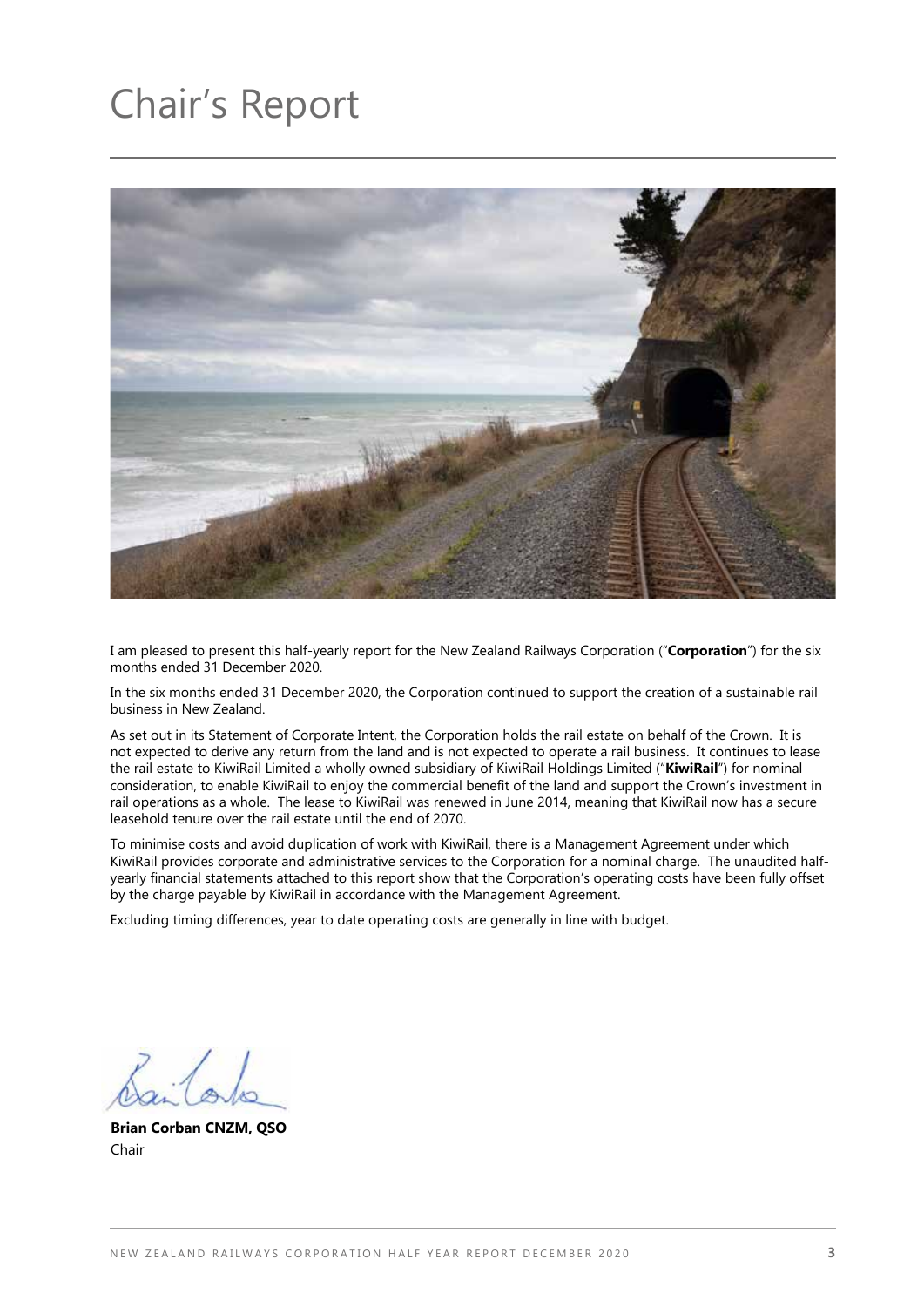### New Zealand Railways Corporation Statement of Financial Performance

For the six months ended 31 December 2020

|                          | <b>Note</b>    | 6 months ended<br>31 Dec 2020<br>(Unaudited) | 6 months ended<br>31 Dec 2019<br>(Unaudited) | Year ended<br>30 June 2020<br>(Audited) |
|--------------------------|----------------|----------------------------------------------|----------------------------------------------|-----------------------------------------|
|                          |                | \$000                                        | \$000                                        | \$000                                   |
| Operating revenues       | $\overline{2}$ | 57                                           | 47                                           | 234                                     |
| Operating expenses       | 3              | 57                                           | 47                                           | 234                                     |
| <b>Operating surplus</b> |                | $\overline{\phantom{a}}$                     | $\qquad \qquad \blacksquare$                 | -                                       |
| Net gain on sale of land | 4              | $\overline{\phantom{a}}$                     |                                              | 2,754                                   |
| <b>Net surplus</b>       |                | $\blacksquare$                               |                                              | 2,754                                   |

New Zealand Railways Corporation

# Statement of Comprehensive Revenue and Expense

For the six months ended 31 December 2020

|                                              | 6 months ended<br>31 Dec 2020<br>(Unaudited) | 6 months ended<br>31 Dec 2019<br>(Unaudited) | Year ended<br>30 June 2020<br>(Audited) |
|----------------------------------------------|----------------------------------------------|----------------------------------------------|-----------------------------------------|
|                                              | \$000                                        | \$000                                        | \$000                                   |
| Net surplus                                  |                                              |                                              | 2,754                                   |
| Other comprehensive revenue and expense      |                                              |                                              |                                         |
| Revaluation of property, plant and equipment | $\overline{\phantom{0}}$                     |                                              | 259,023                                 |
| Total comprehensive revenue and expense      | $\blacksquare$                               |                                              | 261,777                                 |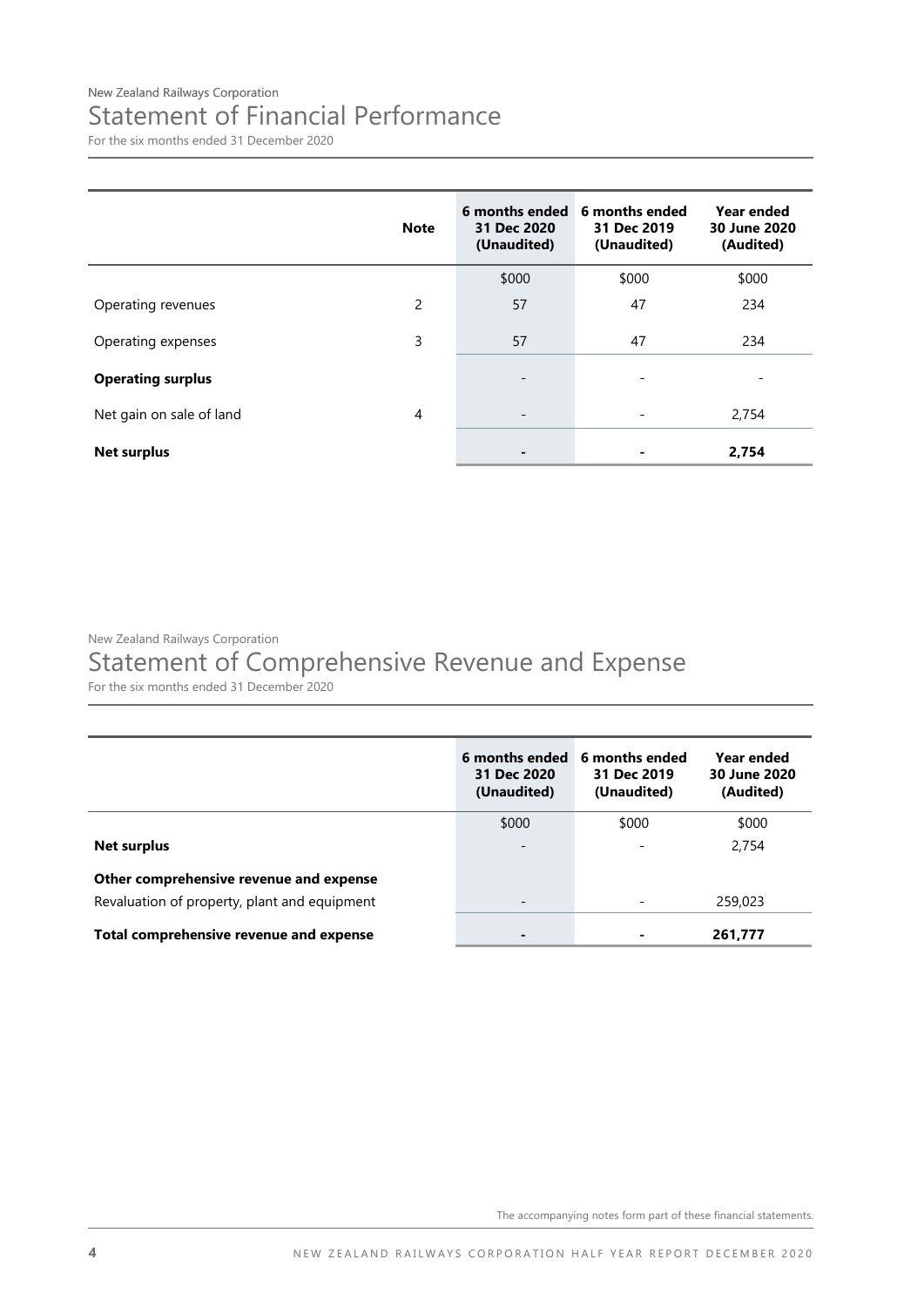# Statement of Financial Position

As at 31 December 2020

|                                     | 31 Dec 2020<br>(Unaudited) | 31 Dec 2019<br>(Unaudited) | 30 June 2020<br>(Audited) |
|-------------------------------------|----------------------------|----------------------------|---------------------------|
|                                     | \$000                      | \$000                      | \$000                     |
| <b>Current assets</b>               |                            |                            |                           |
| Cash and cash equivalents           | $\mathbf{1}$               | 1                          | 1                         |
| Trade receivables                   |                            | 40                         | 177                       |
| Prepayment                          | 13                         |                            | 29                        |
| Assets held for sale                | 1,228                      | 1,228                      | 1,228                     |
|                                     | 1,242                      | 1,269                      | 1,435                     |
| <b>Non-current assets</b>           |                            |                            |                           |
| Property, plant and equipment       | 3,789,489                  | 3,515,521                  | 3,779,145                 |
|                                     | 3,789,489                  | 3,515,521                  | 3,779,145                 |
| <b>Total assets</b>                 | 3,790,731                  | 3,516,790                  | 3,780,580                 |
| <b>Current liabilities</b>          |                            |                            |                           |
| Trade and other liabilities         |                            | 40                         | 177                       |
| Unearned revenue                    | 13                         |                            | 29                        |
|                                     | 13                         | 40                         | 206                       |
| <b>Equity</b>                       |                            |                            |                           |
| Equity capital                      | 1,532,466                  | 1,532,446                  | 1,532,446                 |
| Retained earnings                   | (1,396,913)                | (1,417,087)                | (1,407,257)               |
| Asset revaluation reserve           | 3,655,185                  | 3,401,391                  | 3,655,185                 |
|                                     | 3,790,718                  | 3,516,750                  | 3,780,374                 |
| <b>Total liabilities and equity</b> | 3,790,731                  | 3,516,790                  | 3,780,580                 |

**Brian Corban CNZM, QSO** Chair 10 February 2021

**Nicola Greer** Director 10 February 2021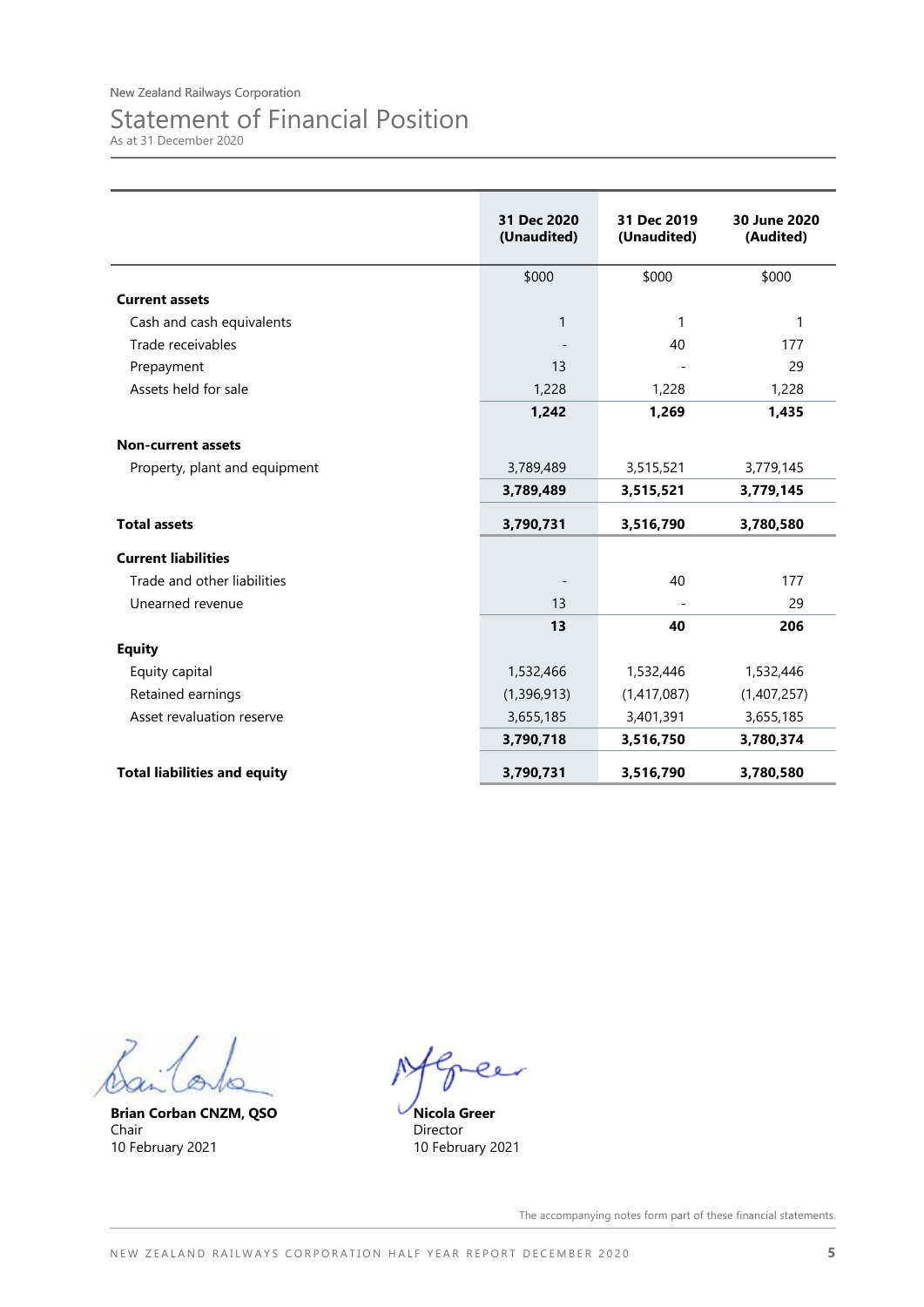New Zealand Railways Corporation<br>Statement of Changes in Equity Statement of Changes in Equity New Zealand Railways Corporation

| ¢<br>i<br>Ó<br>¢                      |
|---------------------------------------|
| ١<br>j<br>I<br>j<br>ł<br>I            |
|                                       |
| ١                                     |
| I<br>I<br>٦                           |
| j<br>I<br>I<br>ä,<br>é<br>١<br>ł<br>I |
| I<br>١                                |
| I<br>2<br>I<br>i<br>é                 |
| j<br>Ï<br>ĭ                           |

|                                                                                                | <b>Note</b> | <b>Equity Capital</b> | <b>Retained Earnings</b> | <b>Asset Revaluation</b><br>Reserve                             | Total                    |
|------------------------------------------------------------------------------------------------|-------------|-----------------------|--------------------------|-----------------------------------------------------------------|--------------------------|
| As at 1 July 2019 (Audited)                                                                    |             | 1,532,446<br>\$000    | (1,417,087)<br>\$000     | 3,401,391<br>\$000                                              | 3,516,750<br>\$000       |
| Net surplus for the period                                                                     |             |                       |                          | $\overline{\phantom{a}}$                                        | $\overline{\phantom{a}}$ |
| Release of revaluation reserve to retained earnings<br>Other comprehensive revenue and expense |             |                       | $\mathbf{I}$             | J.                                                              | ٠                        |
| Total comprehensive revenue and expense                                                        |             |                       | ٠                        | ٠                                                               | ٠                        |
| Transactions with owners<br>Sale and purchase of land                                          | 4           |                       |                          |                                                                 | $\mathbf{I}$             |
| As at 31 December 2019 (Unaudited)                                                             |             | 1,532,446             | (1,417,087)              | 3,401,391                                                       | 3,516,750                |
| Net surplus for the period                                                                     |             |                       | 2,754                    |                                                                 | 2,754                    |
| Other comprehensive revenue and expense<br>Revaluation of property, plant and equipment        |             |                       |                          | 259,023                                                         | 259,023                  |
| Release of revaluation reserve to retained earnings                                            |             |                       | 5,229                    | (5, 229)                                                        |                          |
| Total comprehensive revenue and expense                                                        |             |                       | 7,983                    | 253,794                                                         | 261,777                  |
| Transactions with owners<br>Sale and purchase of land                                          | 4           |                       | 1,847                    |                                                                 | 1,847                    |
| As at 30 June 2020 (Audited)                                                                   |             | 1,532,446             | (1,407,257)              | 3,655,185                                                       | 3,780,374                |
| Net surplus for the period                                                                     |             |                       |                          |                                                                 |                          |
| Release of revaluation reserve to retained earnings<br>Other comprehensive revenue and expense |             |                       | ı                        |                                                                 |                          |
| Total comprehensive revenue and expense                                                        |             |                       | ı                        | п                                                               | $\blacksquare$           |
| Transactions with owners                                                                       |             |                       |                          |                                                                 |                          |
| Sale and purchase of land                                                                      | 4           |                       | 10,344                   |                                                                 | 10,344                   |
| As at 31 December 2020 (Unaudited)                                                             |             | 1,532,466             | (1,396,913)              | 3,655,185                                                       | 3,790,718                |
|                                                                                                |             |                       |                          | The accompanying notes form part of these financial statements. |                          |

NEW ZEALAND RAILWAYS CORPORATION HALF YEAR REPORT DECEMBER 2020 NEW ZEALAND RAILWAYS CORPORATION HALF YEAR REPORT DECEMBER 2020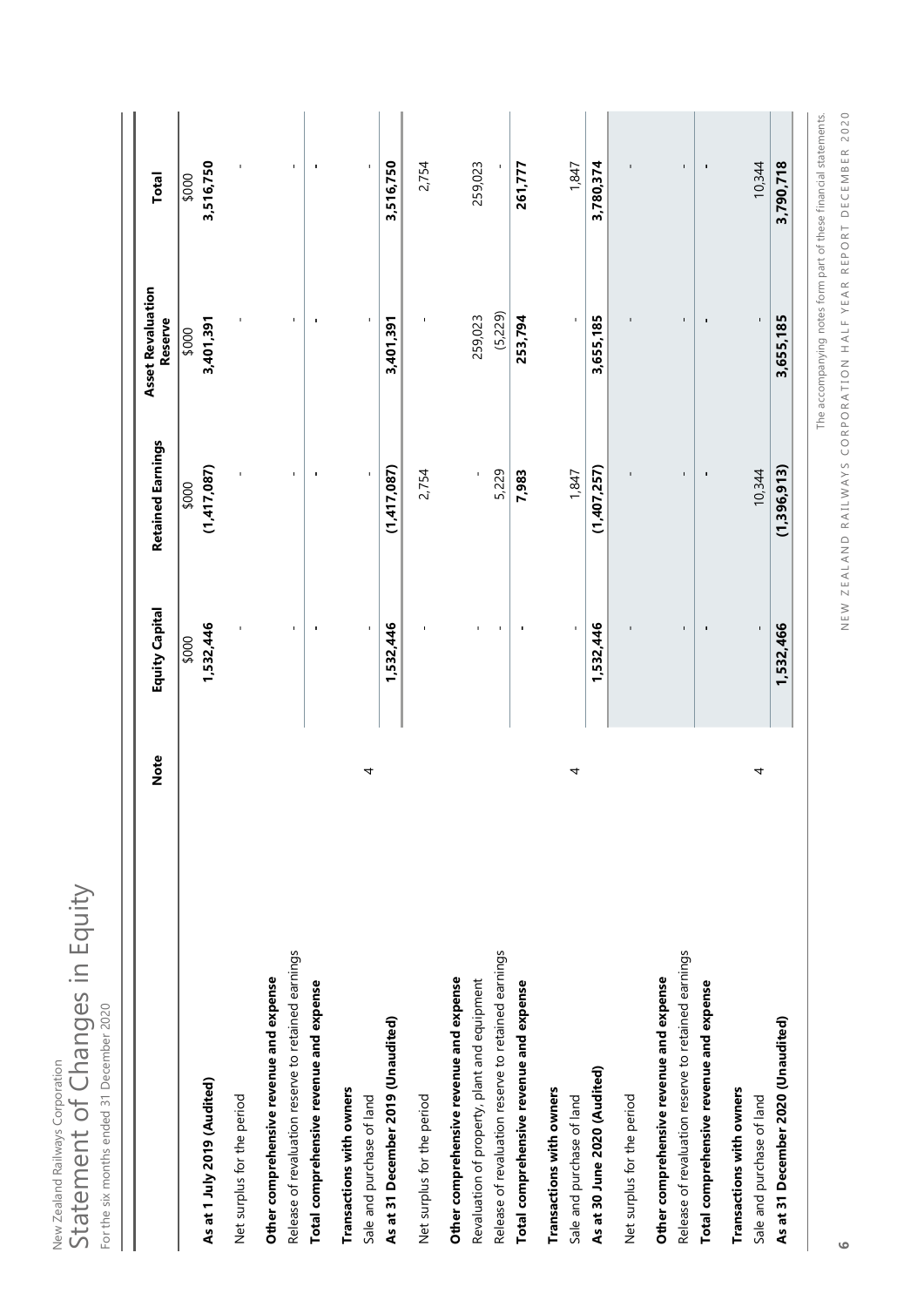# Statement of Cash Flows

For the six months ended 31 December 2020

|                                                                                                                         | 6 months ended<br>31 Dec 2020<br>(Unaudited) | 6 months ended<br>31 Dec 2019<br>(Unaudited) | Year ended<br>30 June 2020<br>(Audited) |
|-------------------------------------------------------------------------------------------------------------------------|----------------------------------------------|----------------------------------------------|-----------------------------------------|
|                                                                                                                         | \$000                                        | \$000                                        | \$000                                   |
| <b>Cash flows from operating activities</b><br>Proceeds from:<br>Receipts from customers from non-exchange transactions | 218                                          | 14                                           | 103                                     |
| Proceeds utilised for:<br>Payments to suppliers and employees                                                           | (218)                                        | (14)                                         | (103)                                   |
| Net cash used in operating activities                                                                                   |                                              |                                              |                                         |
| <b>Cash flows from investing activities</b><br>Proceeds from:<br>Sale and swap of land                                  |                                              |                                              | 9,217                                   |
| Proceeds utilised for:<br>Purchase of land                                                                              | (10, 344)                                    |                                              | (11,064)                                |
| Net cash flow from investing activities                                                                                 | (10, 344)                                    |                                              | (1, 847)                                |
| <b>Cash used in financing activities</b><br>Proceeds from:<br>Equity injection from Shareholders                        | 10,344                                       |                                              | 11,064                                  |
| Proceeds utilised for:<br>Equity withdrawal by Shareholders                                                             |                                              |                                              | (9,217)                                 |
| Net cash used in financing activities                                                                                   | (10, 344)                                    |                                              | 1,847                                   |
| Net decrease in cash and equivalents                                                                                    |                                              |                                              |                                         |
| Cash and cash equivalents at the beginning of the period                                                                | 1                                            | 1                                            | 1                                       |
| Cash and cash equivalents at the end of the period                                                                      | 1                                            | 1                                            | 1                                       |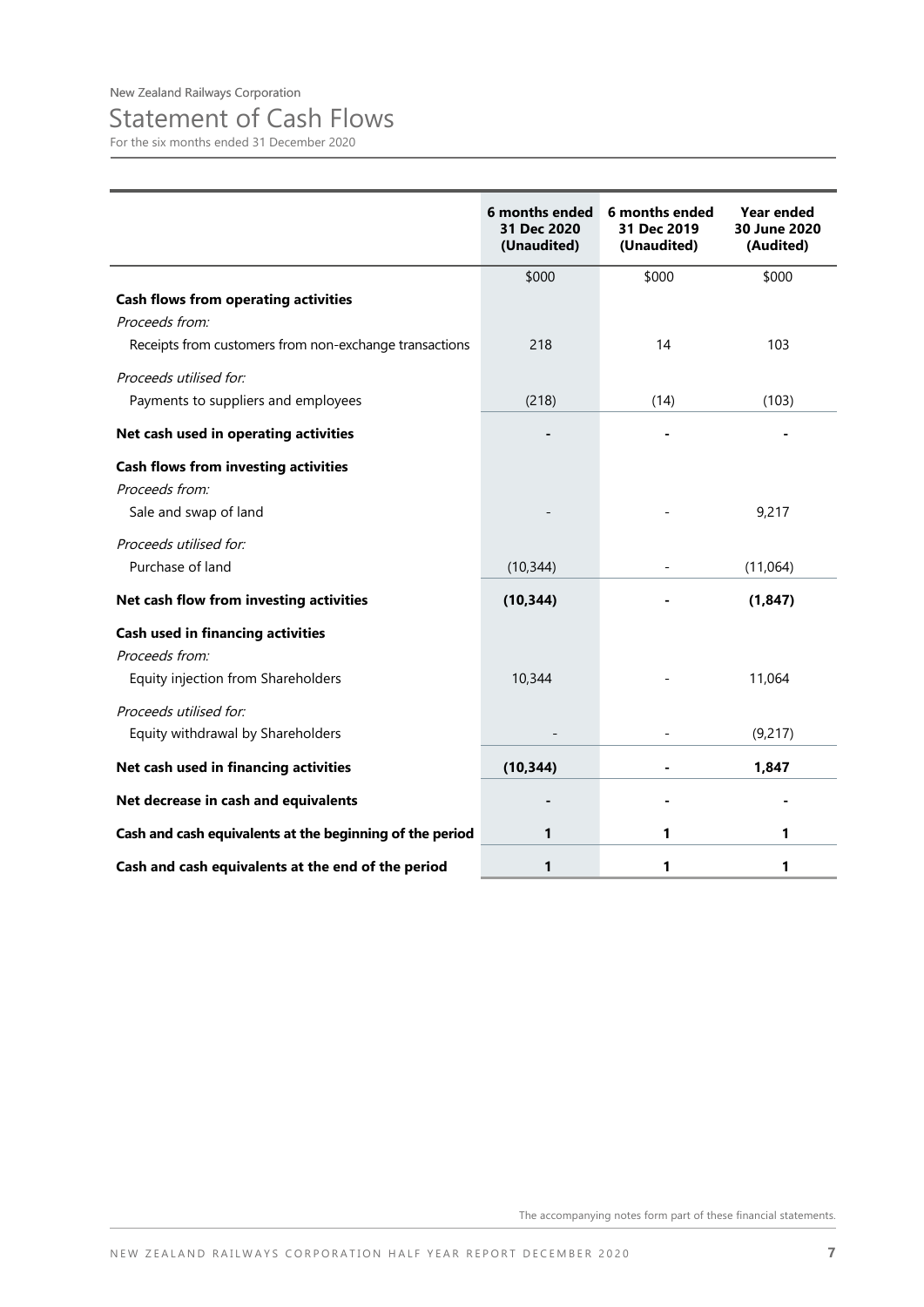## Notes to the Financial Statements

For the six months ended 31 December 2020

#### **1. CORPORATION INFORMATION**

#### **(a) REPORTING ENTITY**

New Zealand Railways Corporation ("Corporation") is a statutory corporation established pursuant to the New Zealand Railways Corporation Act 1981 and is included within the First Schedule of the State-Owned Enterprises Act 1986. The Corporation is designated as a Public Sector Public Benefit Entity (PBE) defined as "a reporting entity whose primary objective is to provide goods and services for community or social benefit and where equity has been provided with a view to supporting that primary objective rather than for a financial return to equity holders".

The primary objective of the Corporation is to make available approximately 18,100 hectares of railway land to KiwiRail Holdings Limited to enjoy the commercial benefit of the land for nominal consideration.

The interim financial statements are for the six months ended 31 December 2020 and were authorised for issue by the Board of Directors on 10 February 2021.

#### **(b) BASIS OF PREPARATION**

#### **Statement of compliance**

These interim financial statements for the six months ended 31 December 2020 have been prepared in accordance with PBE IAS 34 Interim Financial Reporting. They comply with the New Zealand Railways Corporation Act 1981 and the State-Owned Enterprises Act 1986.

These unaudited, condensed interim financial statements do not include all information and disclosures required in the annual financial statements, and should be read in conjunction with the Corporation's Annual Report for the year ended 30 June 2020.

The financial statements have been prepared on a historical cost basis, except for land and buildings that are measured at fair value.

The financial statements are presented in New Zealand dollars and all values are rounded to the nearest thousand dollars (\$000) unless otherwise stated.

#### **Changes in accounting policies**

There have been no changes in accounting policies in the current financial year. All policies have been applied on a basis consistent with those used in previous periods. There were no new accounting standards and interpretations issued effective from 1 July 2020 applicable to the Corporation.

#### **COVID-19 Impacts**

Management has considered the impact of COVID-19 in preparing the financial statements and has concluded that the COVID-19 pandemic was not material to the Corporation's operations or these financial statements for the sixmonth period to 31 December 2020.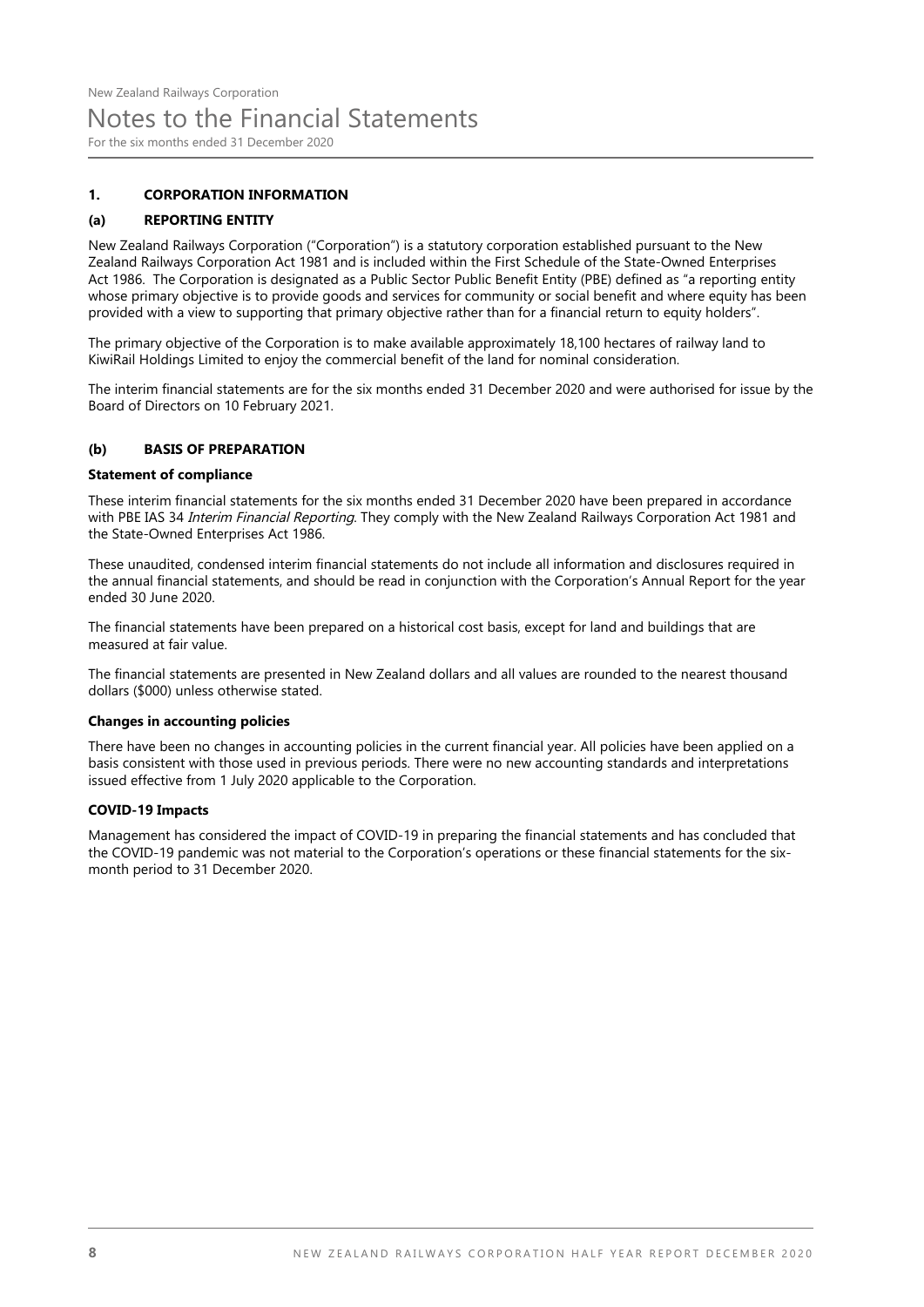# Notes to the Financial Statements

For the six months ended 31 December 2020

#### **2. OPERATING REVENUES**

|                                                   | 6 months ended<br>31 Dec 2020<br>(Unaudited) | 6 months ended<br>31 Dec 2019<br>(Unaudited) | Year ended<br>30 June 2020<br>(Audited) |
|---------------------------------------------------|----------------------------------------------|----------------------------------------------|-----------------------------------------|
|                                                   | \$000                                        | \$000                                        | \$000                                   |
| Operating revenues from non-exchange transactions | 57                                           | 47                                           | 234                                     |
| <b>Total operating revenues</b>                   | 57                                           | 47                                           | 234                                     |

Operating revenue consists solely of management fees charged to KiwiRail Holdings Limited under the Management Agreement. In accordance with the Management Agreement any operating costs incurred by the Corporation are charged to KiwiRail Holdings Limited as management fees, such that the Corporation makes no operating surplus or deficit.

#### Revenue recognition

Revenue is measured at the fair value of the consideration received or receivable by the Corporation and represents amounts receivable for goods and services provided in the normal course of business once significant risk and rewards of ownership have been transferred to the buyer.

#### **3. OPERATING EXPENSES**

|                                 | 6 months ended<br>31 Dec 2020<br>(Unaudited) | 6 months ended<br>31 Dec 2019<br>(Unaudited) | Year ended<br>30 June 2020<br>(Audited) |
|---------------------------------|----------------------------------------------|----------------------------------------------|-----------------------------------------|
|                                 | \$000                                        | \$000                                        | \$000                                   |
| Directors' fees                 | 36                                           | 25                                           | 60                                      |
| Insurance                       | 16                                           | 21                                           | 19                                      |
| Audit fees                      | 5                                            |                                              | 14                                      |
| Professional fees               | $\qquad \qquad \blacksquare$                 | $\overline{\phantom{a}}$                     | 139                                     |
| Other expenses                  | $\qquad \qquad$                              |                                              | 2                                       |
| <b>Total operating expenses</b> | 57                                           | 47                                           | 234                                     |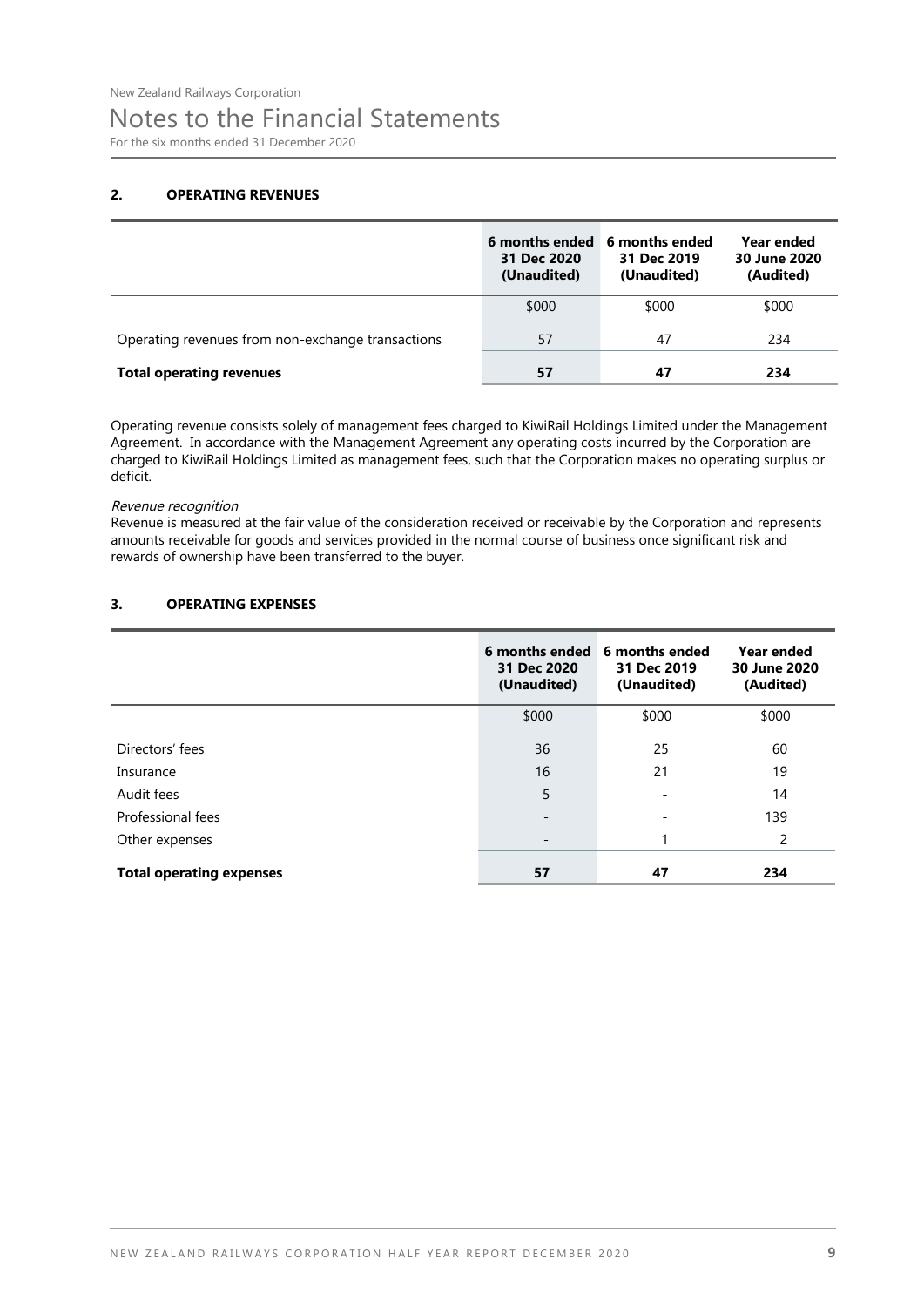### Notes to the Financial Statements

For the six months ended 31 December 2020

#### **4. SALE AND PURCHASE OF LAND**

From time to time the Corporation may sell parcels of railway land. Under the lease agreement with KiwiRail Limited (part of the KiwiRail Holdings Limited Group (the Group) entered into on 31 December 2012, the Group may identify railway land that should be sold and request the Corporation to sell it or surrender it from the lease. The sale proceeds are provided to the Group to support its business as the State-Owned Enterprise responsible for the financial performance of the Crown's investment in rail operations. The Corporation may incur an accounting loss following a sale of railway land because the value of the land is in the Corporation's asset base.

Where land has previously been revalued any gain or loss is based on the valuation and any revaluation reserve relating to the land sold is released through the Statement of Changes in Equity.

Similarly, the Group can identify new parcels of land that are required for rail purposes. The Group will fund the acquisition of the land and can transfer it to the Corporation to be included within the lease.

The sale and purchase of land are treated as common control transactions as the Crown is the ultimate parent of the Group and the Corporation. The sale of the Corporation's land and the transfer of the proceeds is regarded as a reduction in equity of the Corporation whilst the Group's acquisition of land for the Corporation is treated as an increase in equity of the Corporation.

The following represents the financial impact of land sold and purchased after the vesting date which impacts the current financial year.

|                                                              | 6 months ended<br>31 Dec 2020<br>(Unaudited) | 6 months ended<br>31 Dec 2019<br>(Unaudited) | Year ended<br>30 June 2020<br>(Audited) |
|--------------------------------------------------------------|----------------------------------------------|----------------------------------------------|-----------------------------------------|
|                                                              | \$000                                        | \$000                                        | \$000                                   |
| Net proceeds from land sold                                  | $\overline{\phantom{0}}$                     |                                              | (9,217)                                 |
| Cost of land acquisitions                                    | 10,344                                       |                                              | 11,064                                  |
| Net impact of sale and purchase of land charged to<br>equity | 10.344                                       |                                              | 1,847                                   |

|                                                                                                  | 31 Dec 2020<br>(Unaudited) | 6 months ended 6 months ended<br>31 Dec 2019<br>(Unaudited) | Year ended<br>30 June 2020<br>(Audited) |
|--------------------------------------------------------------------------------------------------|----------------------------|-------------------------------------------------------------|-----------------------------------------|
|                                                                                                  | \$000                      | \$000                                                       | \$000                                   |
| Carrying value of land sold/transferred                                                          |                            |                                                             | (6, 463)                                |
| Net proceeds from sale of land                                                                   |                            |                                                             | 9,217                                   |
| Net gain on sale and purchase of land recognised in<br><b>Statement of Financial Performance</b> |                            |                                                             | 2,754                                   |

#### **5. CONTINGENT LIABILITIES**

#### Treaty of Waitangi claims

Claims lodged under the Treaty of Waitangi Act 1975, in respect of land and other assets currently or previously administered by the Corporation, have not been recognised in these financial statements. Since 1 July 1993 such claims are considered to be the responsibility of the Crown rather than that of the Corporation and administered by the Office of Treaty Settlements, Ministry of Justice. The outcome of these claims is uncertain at this stage and an estimate of financial effect is not practicable.